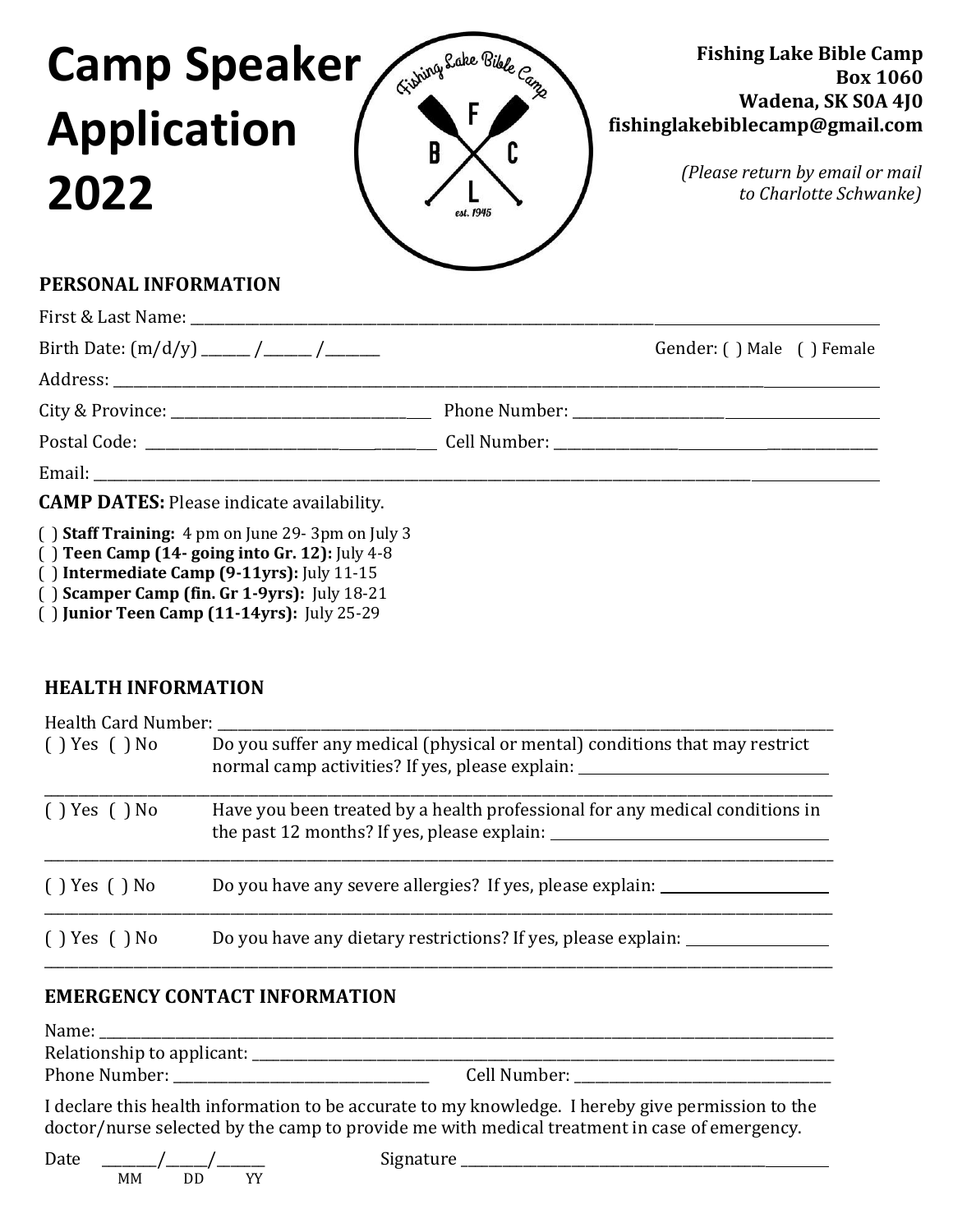### **CHURCH INVOLVEMENT**

## Before submitting, have you talked with your Pastor about your application?

Because we care about the church, we only hire staff who have a personal relationship with Jesus and are actively part of their local Church. Applications will only be reviewed if you have begun the process by talking first with your Pastor.

What has your church or community involvements been in the last two years?

Do you enjoy speaking to kids and sharing the gospel? Have you ever done this before?

**FAITH EXPERIENCE:** Please use an additional sheet of paper if needed.

How did you become a Christian? When?

How would you lead someone to Christ?

Describe your current relationship with the Lord, including your current devotional and prayer life.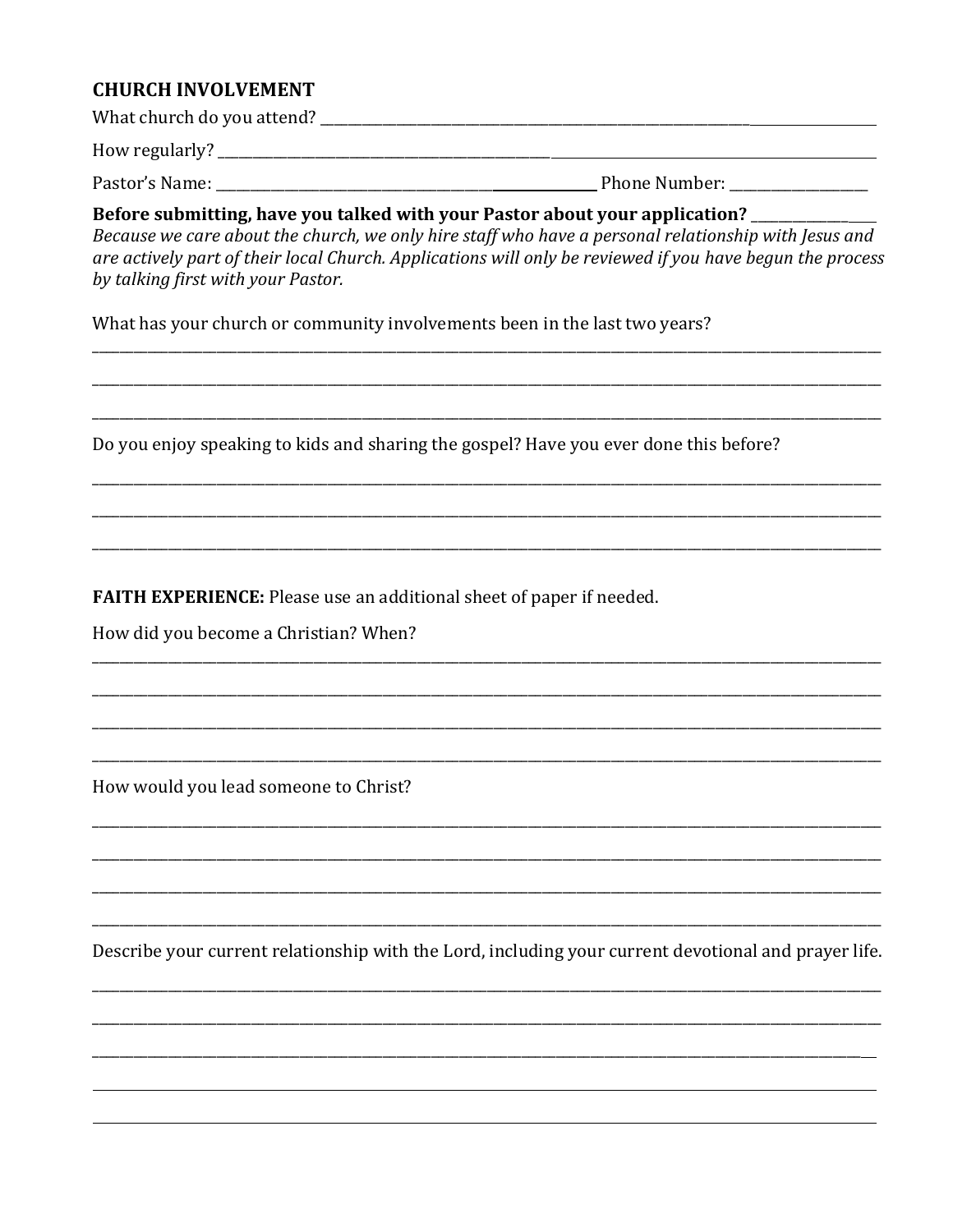What is God currently teaching you through His Word, life experiences, and/or people?

\_\_\_\_\_\_\_\_\_\_\_\_\_\_\_\_\_\_\_\_\_\_\_\_\_\_\_\_\_\_\_\_\_\_\_\_\_\_\_\_\_\_\_\_\_\_\_\_\_\_\_\_\_\_\_\_\_\_\_\_\_\_\_\_\_\_\_\_\_\_\_\_\_\_\_\_\_\_\_\_\_\_\_\_\_\_\_\_\_\_\_\_\_\_\_\_\_\_\_\_\_\_\_\_\_\_\_\_\_\_\_\_\_\_

\_\_\_\_\_\_\_\_\_\_\_\_\_\_\_\_\_\_\_\_\_\_\_\_\_\_\_\_\_\_\_\_\_\_\_\_\_\_\_\_\_\_\_\_\_\_\_\_\_\_\_\_\_\_\_\_\_\_\_\_\_\_\_\_\_\_\_\_\_\_\_\_\_\_\_\_\_\_\_\_\_\_\_\_\_\_\_\_\_\_\_\_\_\_\_\_\_\_\_\_\_\_\_\_\_\_\_\_\_\_\_\_\_\_

\_\_\_\_\_\_\_\_\_\_\_\_\_\_\_\_\_\_\_\_\_\_\_\_\_\_\_\_\_\_\_\_\_\_\_\_\_\_\_\_\_\_\_\_\_\_\_\_\_\_\_\_\_\_\_\_\_\_\_\_\_\_\_\_\_\_\_\_\_\_\_\_\_\_\_\_\_\_\_\_\_\_\_\_\_\_\_\_\_\_\_\_\_\_\_\_\_\_\_\_\_\_\_\_\_\_\_\_\_\_\_\_\_\_

\_\_\_\_\_\_\_\_\_\_\_\_\_\_\_\_\_\_\_\_\_\_\_\_\_\_\_\_\_\_\_\_\_\_\_\_\_\_\_\_\_\_\_\_\_\_\_\_\_\_\_\_\_\_\_\_\_\_\_\_\_\_\_\_\_\_\_\_\_\_\_\_\_\_\_\_\_\_\_\_\_\_\_\_\_\_\_\_\_\_\_\_\_\_\_\_\_\_\_\_\_\_\_\_\_\_\_\_\_\_\_\_\_\_

\_\_\_\_\_\_\_\_\_\_\_\_\_\_\_\_\_\_\_\_\_\_\_\_\_\_\_\_\_\_\_\_\_\_\_\_\_\_\_\_\_\_\_\_\_\_\_\_\_\_\_\_\_\_\_\_\_\_\_\_\_\_\_\_\_\_\_\_\_\_\_\_\_\_\_\_\_\_\_\_\_\_\_\_\_\_\_\_\_\_\_\_\_\_\_\_\_\_\_\_\_\_\_\_\_\_\_\_\_\_\_\_\_\_

\_\_\_\_\_\_\_\_\_\_\_\_\_\_\_\_\_\_\_\_\_\_\_\_\_\_\_\_\_\_\_\_\_\_\_\_\_\_\_\_\_\_\_\_\_\_\_\_\_\_\_\_\_\_\_\_\_\_\_\_\_\_\_\_\_\_\_\_\_\_\_\_\_\_\_\_\_\_\_\_\_\_\_\_\_\_\_\_\_\_\_\_\_\_\_\_\_\_\_\_\_\_\_\_\_\_\_\_\_\_\_\_\_\_

\_\_\_\_\_\_\_\_\_\_\_\_\_\_\_\_\_\_\_\_\_\_\_\_\_\_\_\_\_\_\_\_\_\_\_\_\_\_\_\_\_\_\_\_\_\_\_\_\_\_\_\_\_\_\_\_\_\_\_\_\_\_\_\_\_\_\_\_\_\_\_\_\_\_\_\_\_\_\_\_\_\_\_\_\_\_\_\_\_\_\_\_\_\_\_\_\_\_\_\_\_\_\_\_\_\_\_\_\_\_\_\_\_\_

\_\_\_\_\_\_\_\_\_\_\_\_\_\_\_\_\_\_\_\_\_\_\_\_\_\_\_\_\_\_\_\_\_\_\_\_\_\_\_\_\_\_\_\_\_\_\_\_\_\_\_\_\_\_\_\_\_\_\_\_\_\_\_\_\_\_\_\_\_\_\_\_\_\_\_\_\_\_\_\_\_\_\_\_\_\_\_\_\_\_\_\_\_\_\_\_\_\_\_\_\_\_\_\_\_\_\_\_\_\_\_\_\_\_

\_\_\_\_\_\_\_\_\_\_\_\_\_\_\_\_\_\_\_\_\_\_\_\_\_\_\_\_\_\_\_\_\_\_\_\_\_\_\_\_\_\_\_\_\_\_\_\_\_\_\_\_\_\_\_\_\_\_\_\_\_\_\_\_\_\_\_\_\_\_\_\_\_\_\_\_\_\_\_\_\_\_\_\_\_\_\_\_\_\_\_\_\_\_\_\_\_\_\_\_\_\_\_\_\_\_\_\_\_\_\_\_\_\_

\_\_\_\_\_\_\_\_\_\_\_\_\_\_\_\_\_\_\_\_\_\_\_\_\_\_\_\_\_\_\_\_\_\_\_\_\_\_\_\_\_\_\_\_\_\_\_\_\_\_\_\_\_\_\_\_\_\_\_\_\_\_\_\_\_\_\_\_\_\_\_\_\_\_\_\_\_\_\_\_\_\_\_\_\_\_\_\_\_\_\_\_\_\_\_\_\_\_\_\_\_\_\_\_\_\_\_\_\_\_\_\_\_\_

\_\_\_\_\_\_\_\_\_\_\_\_\_\_\_\_\_\_\_\_\_\_\_\_\_\_\_\_\_\_\_\_\_\_\_\_\_\_\_\_\_\_\_\_\_\_\_\_\_\_\_\_\_\_\_\_\_\_\_\_\_\_\_\_\_\_\_\_\_\_\_\_\_\_\_\_\_\_\_\_\_\_\_\_\_\_\_\_\_\_\_\_\_\_\_\_\_\_\_\_\_\_\_\_\_\_\_\_\_\_\_\_\_\_

What areas do you feel you need future growth/development?

What limitations would you have in being a Camp Speaker for the week?

### **REFERENCES**

In addition to your Pastor's contact information that you already listed, please provide the names and contact information two adult acquaintances over 25 years of age, who are not relatives. \*Please inform your references that you have used their name.

| Name:  |        | Relationship: |
|--------|--------|---------------|
| Phone: | Email: |               |
| Name   |        |               |
| Phone: | Email: |               |

All staff 18 and over of Fishing Lake Bible Camp must submit a completed copy of their **RCMP Criminal Record & Vulnerable Sector Check** prior to the first day of work. These checks can be obtained at your local RCMP or Police detachment. Inform the officer who does that check that you will be working as a volunteer at Fishing Lake Bible Camp. We can provide a letter stating you are volunteering if needed.

| Have you been convicted of a criminal offence? | $( )$ Yes | $( )$ No |
|------------------------------------------------|-----------|----------|
| If yes, please explain                         |           |          |

#### **REMUNERATION**

Speakers are paid a stipend of \$60 per message plus mileage (capped at \$500)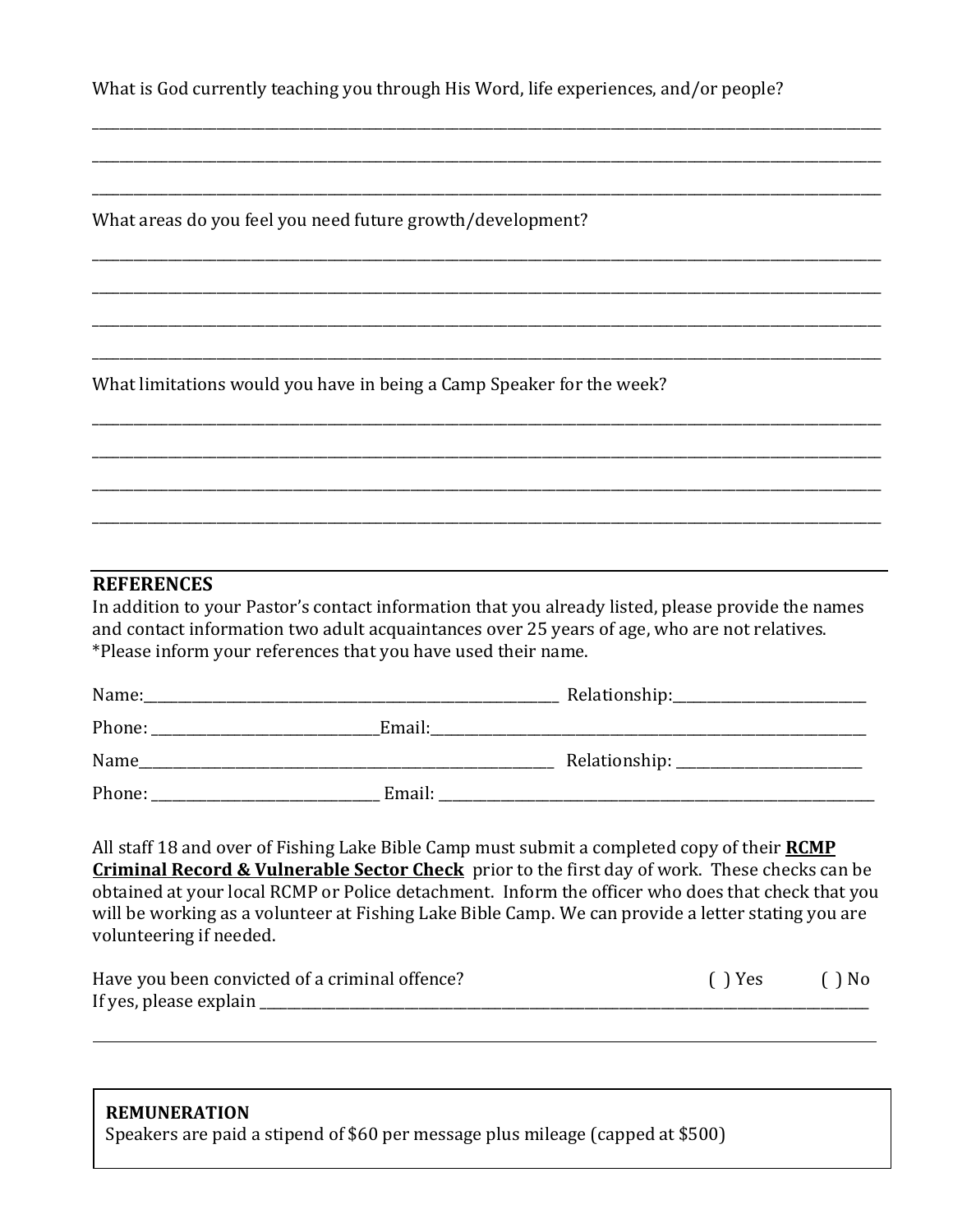## **AGREEMENT**

In submitting this application I declare that all of the information is accurate and true to the best of my knowledge. I agree to conduct myself in a Christ-like manner in the way that I treat others, dress, and adhere to camp rules. I agree to allow FLBC to use pictures taken while camp is in session for use in camp promotional material.

I forever release Fishing Lake Bible Camp, its trustees and directors from any loss, personal or bodily injury, accident, misfortune, or damage to myself and my property, and all claims, demands, actions and costs that may arise from participation and use of the camp grounds, waters, and facilities.

I authorize FLBC access to information with respect to my person from Police/Child Abuse registry files. I understand if I am a paid staff it will be by honorarium and not hourly.

| Date |    |    |    | signature |                          |
|------|----|----|----|-----------|--------------------------|
|      | MМ | DL | vv |           | (Signature of applicant) |

If you have any questions, feel free to ask!

Send completed form to the address the top of the application form.

c/o Charlotte Schwanke – Executive Director